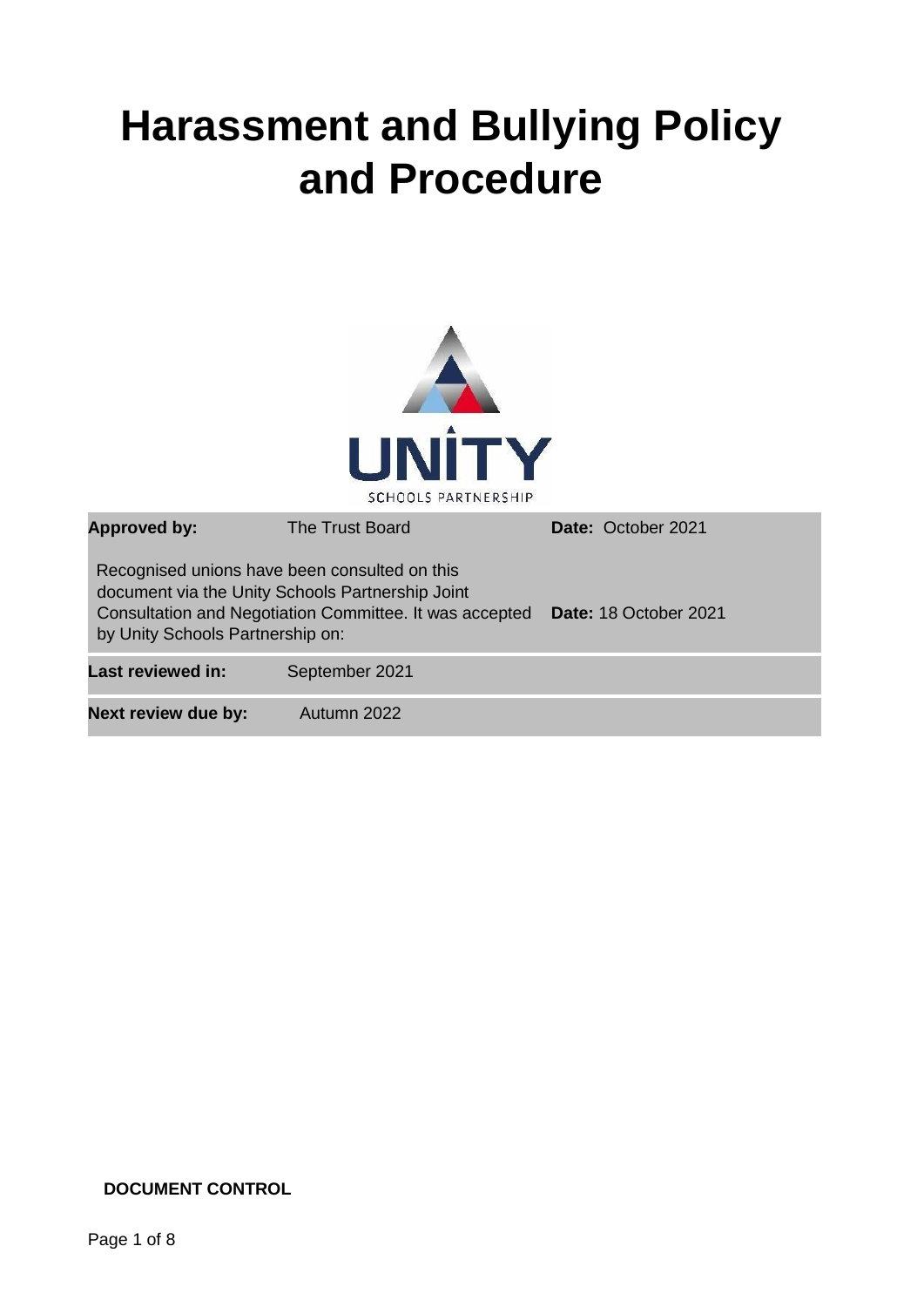# **Changes History**

| <b>Issue No</b> | Date           | <b>Amended by</b>                       | <b>Summary of</b><br><b>Changes</b> |
|-----------------|----------------|-----------------------------------------|-------------------------------------|
| 1.0             | September 2020 | Associate HR<br><b>Business Partner</b> | Version 1.0                         |
| 2.0             | September 2021 | Emma Adams                              | Document control<br>page            |
|                 |                |                                         |                                     |
|                 |                |                                         |                                     |

# **Authorisation (Responsible Owner)**

| <b>Name</b> | Role                   | <b>Approval Date</b> |
|-------------|------------------------|----------------------|
| Tim Coulson | <b>Chief Executive</b> | October 2021         |

# **Approval (Accountable Owner)**

| <b>Name</b> | Role           | <b>Approval Date</b> |
|-------------|----------------|----------------------|
| Angela Bull | Director of HR | October 2021         |

# **Reviewers (Consulted)**

| Name and/or Role       | <b>Approval Date</b> |
|------------------------|----------------------|
| Directors of Education | October 2021         |
| <b>Headteachers</b>    |                      |
| <b>JCNC</b>            |                      |

# **Distribution List – Once authorised (Informed)**

| <b>Name</b> | <b>Method</b>     |
|-------------|-------------------|
| All schools | Via Trust website |
|             |                   |

#### **Review Period**

| <b>Date Document Reviewed</b> | <b>By Whom</b>                |
|-------------------------------|-------------------------------|
| Next review - September 2022  | Associate HR Business Partner |
| Reason: Annual review.        |                               |
|                               |                               |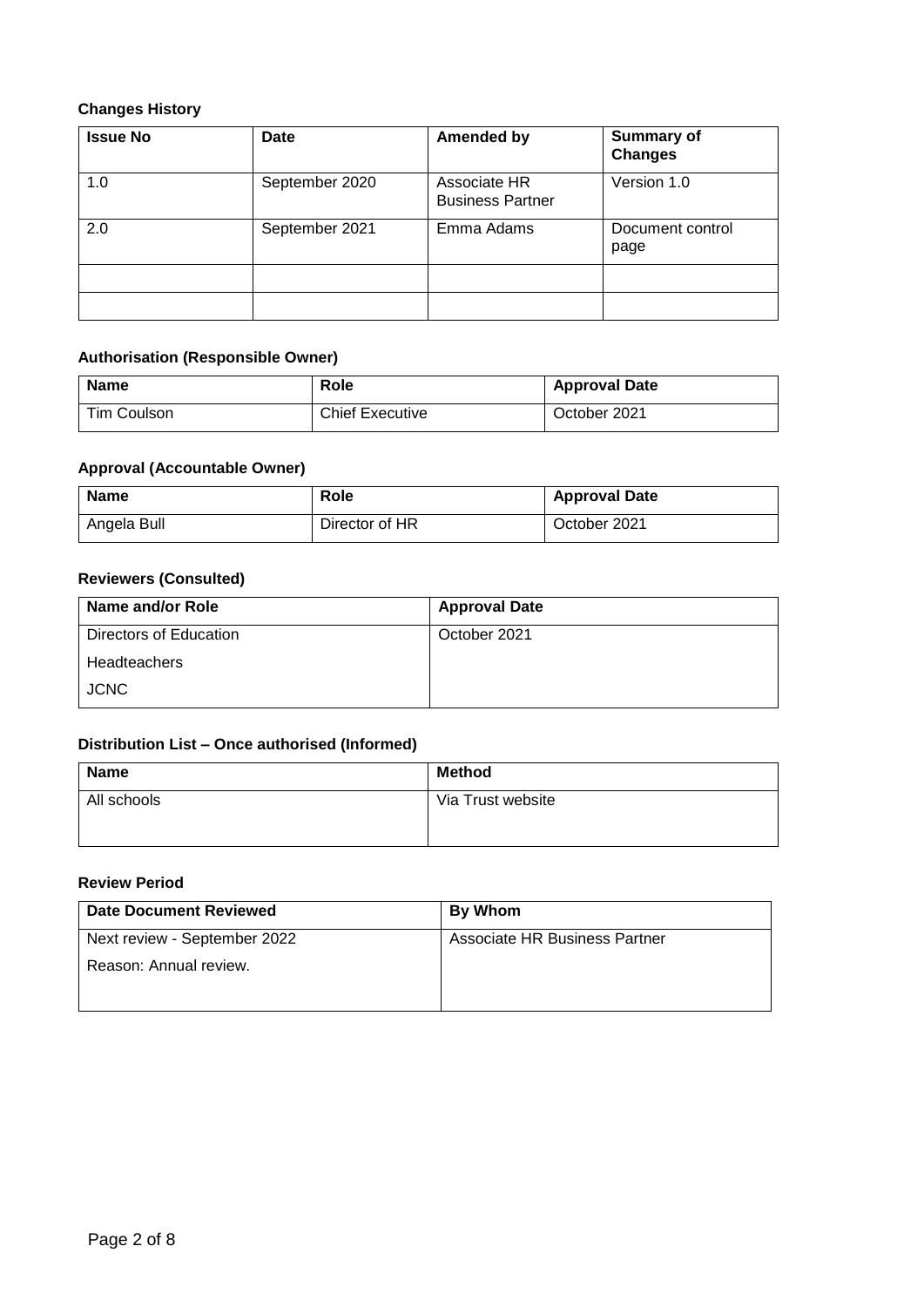# Contents

| 11. COMPLAINTS OF HARASSMENT OR BULLYING BY THIRD PARTIES 8 |  |
|-------------------------------------------------------------|--|
|                                                             |  |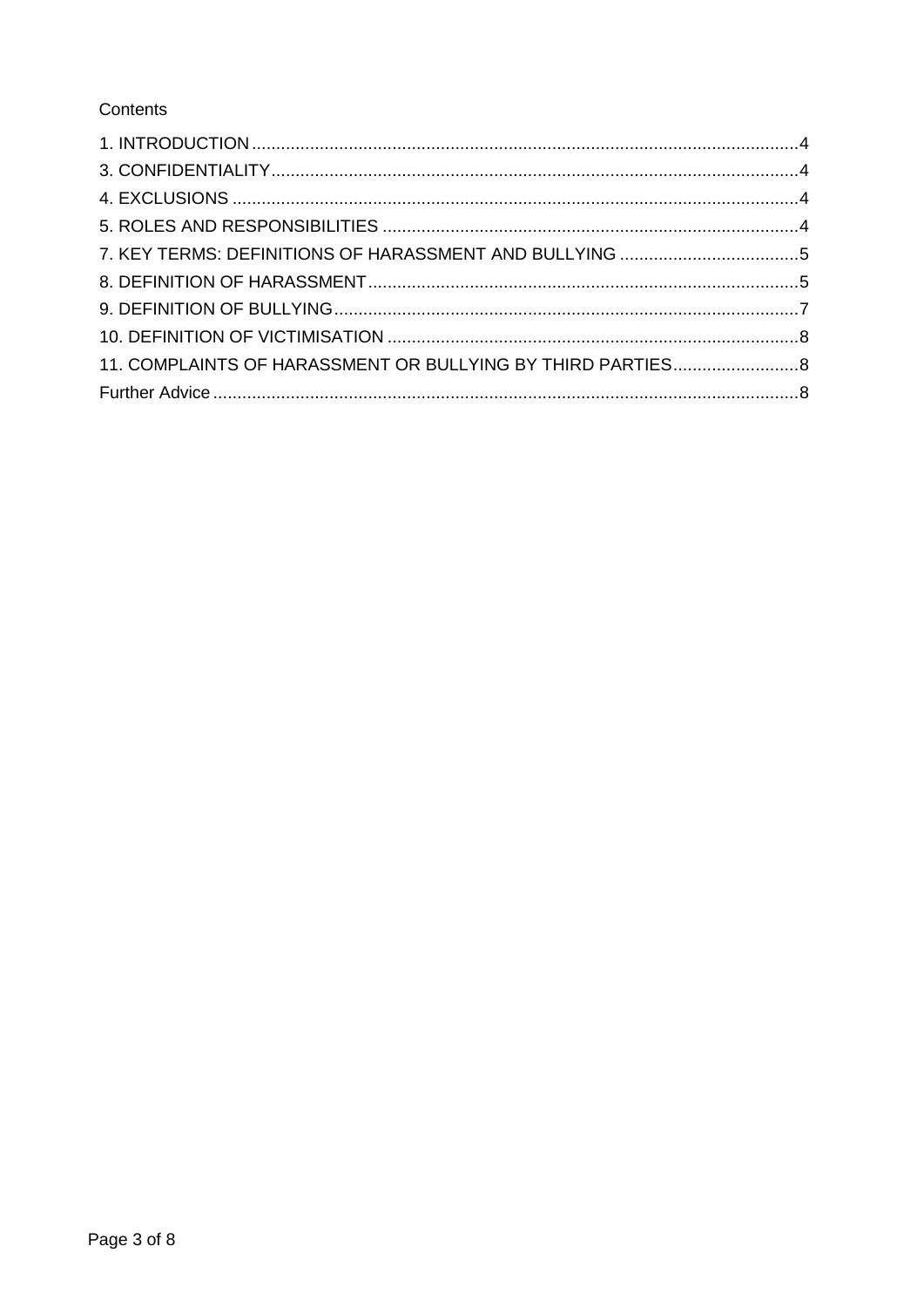# <span id="page-3-0"></span>**1. INTRODUCTION**

The Unity Schools Partnership ("the Trust") views any form of harassment or bullying towards any persons as unacceptable. Not only can it have a detrimental effect on the health and wellbeing of a person who suffers it, but it can undermine good working relationships, affect staff morale and reduce overall effectiveness in a working environment. The Trust is dedicated to providing a safe working environment for its employees and workers.

The purpose of this policy is to ensure that complaints of harassment or bullying are dealt with swiftly, fairly and consistently, that unwanted behaviour ceases, and that prompt and effective solutions are found, whilst maintaining all parties' rights.

#### **2. SCOPE**

This procedure applies to all teaching and support staff across Unity Schools Partnership.

An employee working within the Trust but employed on another organisation's terms and conditions of employment should have any grievance managed under their own organisation's appropriate policy/procedure.

#### <span id="page-3-1"></span>**3. CONFIDENTIALITY**

The material involved in a complaint of harassment or bullying is of a sensitive nature. All the parties involved in these procedures, including the complainant, the person responding, and any witnesses, have a right to expect that the information which they provide will be treated in confidence by all parties.

Details should normally only be disclosed to those who have a role within the procedure, or for the purposes of seeking professional advice, and for legitimate purposes to expedite the procedure.

Any written instruction to an employee, or the outcome of any subsequent disciplinary proceedings associated with a complaint of bullying or harassment will normally be kept on the personnel file of the employee receiving the instruction or warning.

#### <span id="page-3-2"></span>**4. EXCLUSIONS**

This policy is not intended to preclude the exercise of normal management functions, nor the issuing of reasonable and lawful instructions in an appropriate manner.

The procedure does not apply to authorised investigations into the conduct or capability of employees (including attendance and/or health), nor to the proper application of disciplinary, capability or similar procedures. Complaints about the conduct of such investigations and/or procedures should be raised through the appropriate appeals process or grievance procedure.

#### <span id="page-3-3"></span>**5. ROLES AND RESPONSIBILITIES**

All employees are reminded that they are expected to observe the highest standards of behaviour towards all members of the school community and that harassment or bullying of other employees may be regarded as a disciplinary offence.

It is a disciplinary offence to victimise an employee who has made a complaint of harassment or bullying, or an employee who gives evidence in good faith about a matter under investigation.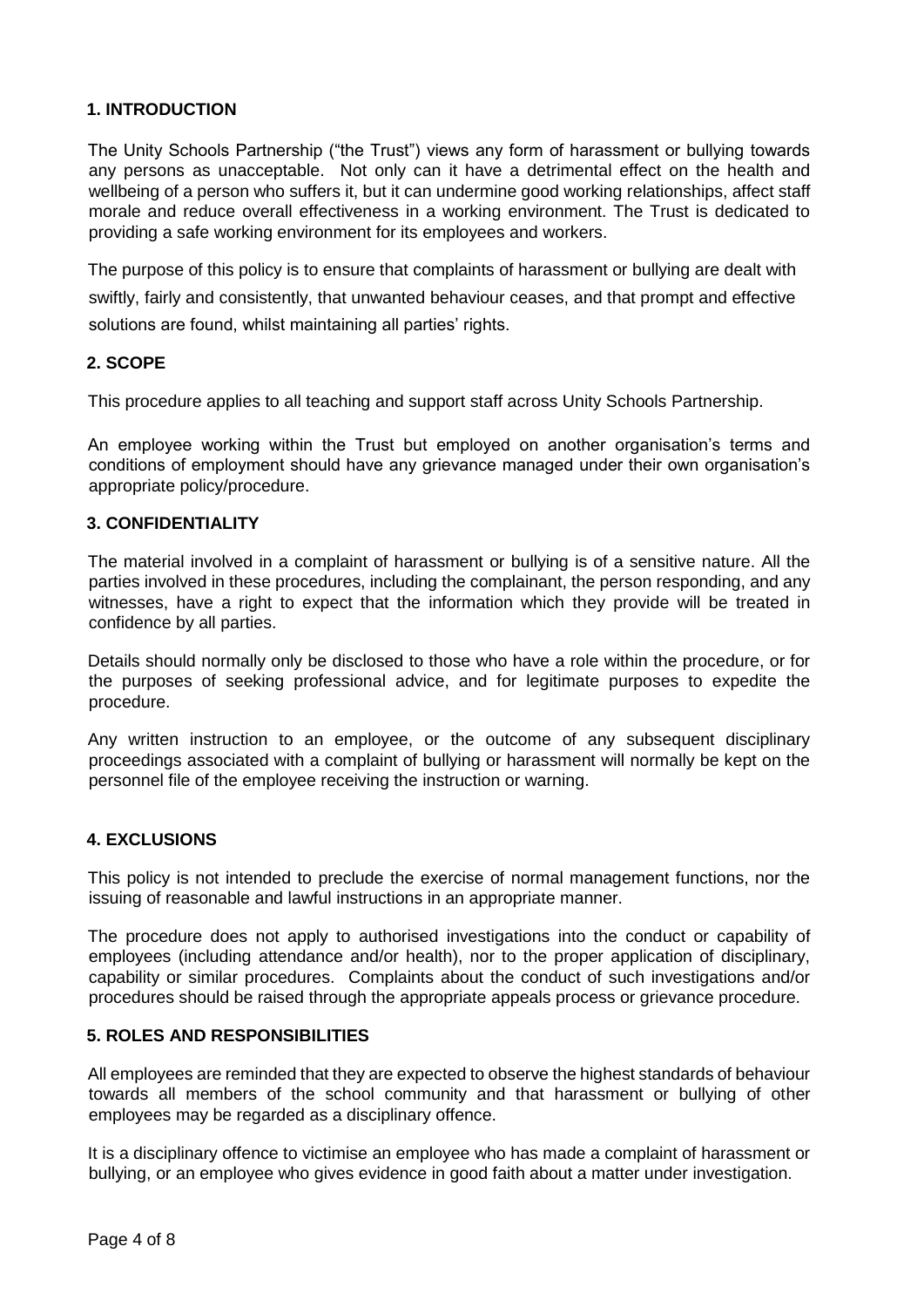Where an employee has raised a complaint of harassment or bullying it must be recognised that this is likely to be a very stressful time for the employee concerned and Headteachers, Governors and Central Team Directors must be mindful of this and consider what support may be necessary via school well-being programmes or similar. The same support should also be offered to alleged perpetrators who are being called upon to respond to such allegations.

## **6. USING THIS POLICY**

This policy defines the key terms and expectations in this area. Complaints of bullying and/or harassment by colleagues should be made in accordance with the Trust's Grievance Policy and will be dealt with via the process set out in that policy. This should be read by employees, Headteachers, Governors and Central Team Directors in conjunction with this Harassment and Bullying Policy. The Grievance Policy sets out both informal and formal measures. It is hoped that conflict between employees can be resolved by quick intervention and the use of informal measures, rather than resorting to a formal process, although it is recognised that there may be no alternative in serious cases.

Where a complaint of harassment or bullying has been upheld, the perpetrator's actions will usually be addressed under the Trust's Disciplinary Policy.

# <span id="page-4-0"></span>**7. KEY TERMS: DEFINITIONS OF HARASSMENT AND BULLYING**

Harassment and bullying can take many forms. It can be directed at an individual, or a group, and examples include violence, abusive or offensive behaviour towards an individual or ignoring someone.

Employees can be subject to harassment and bullying on a wide variety of grounds, including their:

- age;
- gender;
- gender reassignment
- Non-binary gender identity
- marital or civilly partnered status;
- pregnancy and maternity;
- physical characteristics;
- race, ethnic origin, nationality or skin colour;
- religion, belief or political convictions, or none;
- sensory or physical impairments, learning difficulties, ill health or medical condition;
- sexual orientation:
- disability
- trade union membership, or non-membership;
- willingness to challenge harassment and bullying, leading to victimisation;

This list is not exhaustive. Employees are also protected on the basis of being perceived to possess the above protected characteristics, whether they have them or not. They are also protected on an associative basis (e.g. parents of a disabled child are protected from harassment on this basis). Job applicants, as well as current employees and workers, are also covered by the legislation.

# <span id="page-4-1"></span>**8. DEFINITION OF HARASSMENT**

Harassment is unwanted conduct that has the purpose or effect of violating a person's dignity, or creating an intimidating, hostile, degrading or offensive work environment.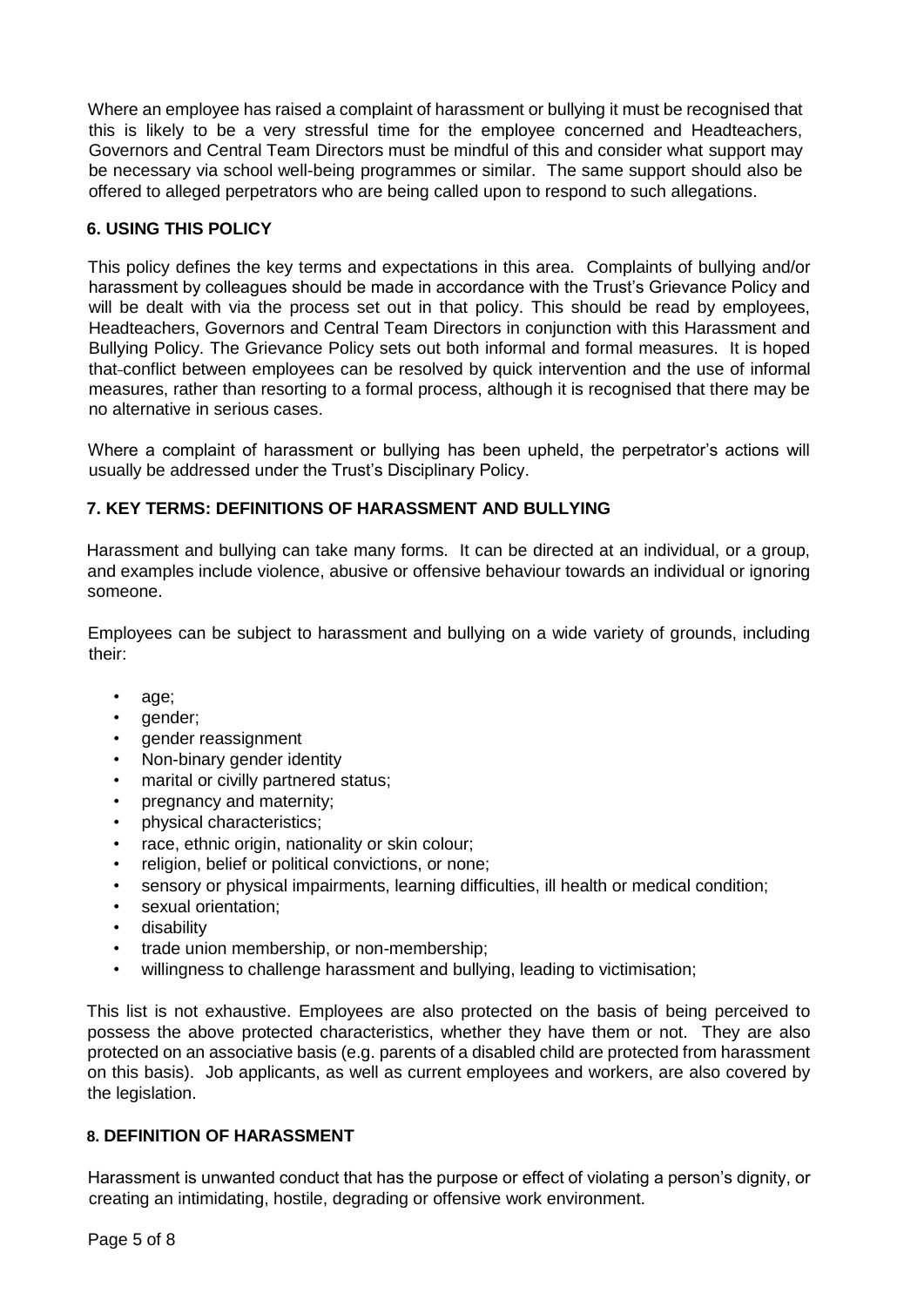The types of harassment set out in the Equality Act 2010 are as follows:

- 1. General: based on a protected characteristic
- 2. Conduct of a sexual nature
- 3. Less favourable treatment because of rejection of or submission to conduct of a sexual nature, or harassment based on sex or gender reassignment (including those whose gender is not defined)

The Equality Act 2010 protects employees from harassment because of: age, disability, gender, gender reassignment, marriage and civil partnerships, pregnancy and maternity; race, religion or belief, and sexual orientation. It should be noted that behaviour does not have to be directed at a person in order for them to make a claim; they simply have to be able to demonstrate that the behaviour had the effect of creating an intimidating, hostile or offensive environment for them. For example, that derogatory terms were used as a joke, or that the perpetrator was unaware the complainant was of a particular protected group when they made the offensive remarks, or that they treat everyone equally badly. Harassment is defined not by the intention of the perpetrator, but by the negative impact on the recipient.

Harassment can take many forms including:

- physical contact, ranging from touching (this includes but it not limited to, being hugged or unwelcomed close proximity e.g. hand touching someone's arm) to serious assault;
- verbal and written harassment through jokes, offensive language, gossip, slanderous correspondence;
- graffiti or obscene gestures;
- sending offensive material by email, by post, by text, or via social networking media;
- isolation or non-co-operation at work; exclusion from social activities;
- coercion ranging from pressure for sexual favours to pressure to participate in particular activities;
- intrusion by pestering, spying, following;
- "outing" someone to state openly and publicly someone's sexual orientation without their permission

The scope of the various forms of harassment is explained in more detail below.

- Harassment on age grounds can affect people of any age
- Harassment on disability grounds affects people with physical and sensory impairments, learning difficulties and mental health conditions.
- Harassment on gender grounds affects people of any gender.
- Harassment on gender reassignment grounds affects people as soon as they manifest their transgendered status (e.g., by dressing in the clothes of the opposite sex).
- Harassment on marriage or civil partnership grounds affects those who are currently married or civilly partnered. There is no legal protection for previous or future relationships.
- Harassment on pregnancy or maternity grounds affects female employees who are pregnant or on statutory maternity leave.
- Harassment on race grounds affects people of all races, and includes race, colour, nationality, citizenship, caste, and ethnic or national origins.
- Harassment on religion or belief grounds affects people from all religions and religious groups; people with certain belief systems and also people who have no religious belief.
- Harassment on sexual orientation grounds affects people of all sexual orientations, whether they are heterosexual, lesbian, gay or bisexual.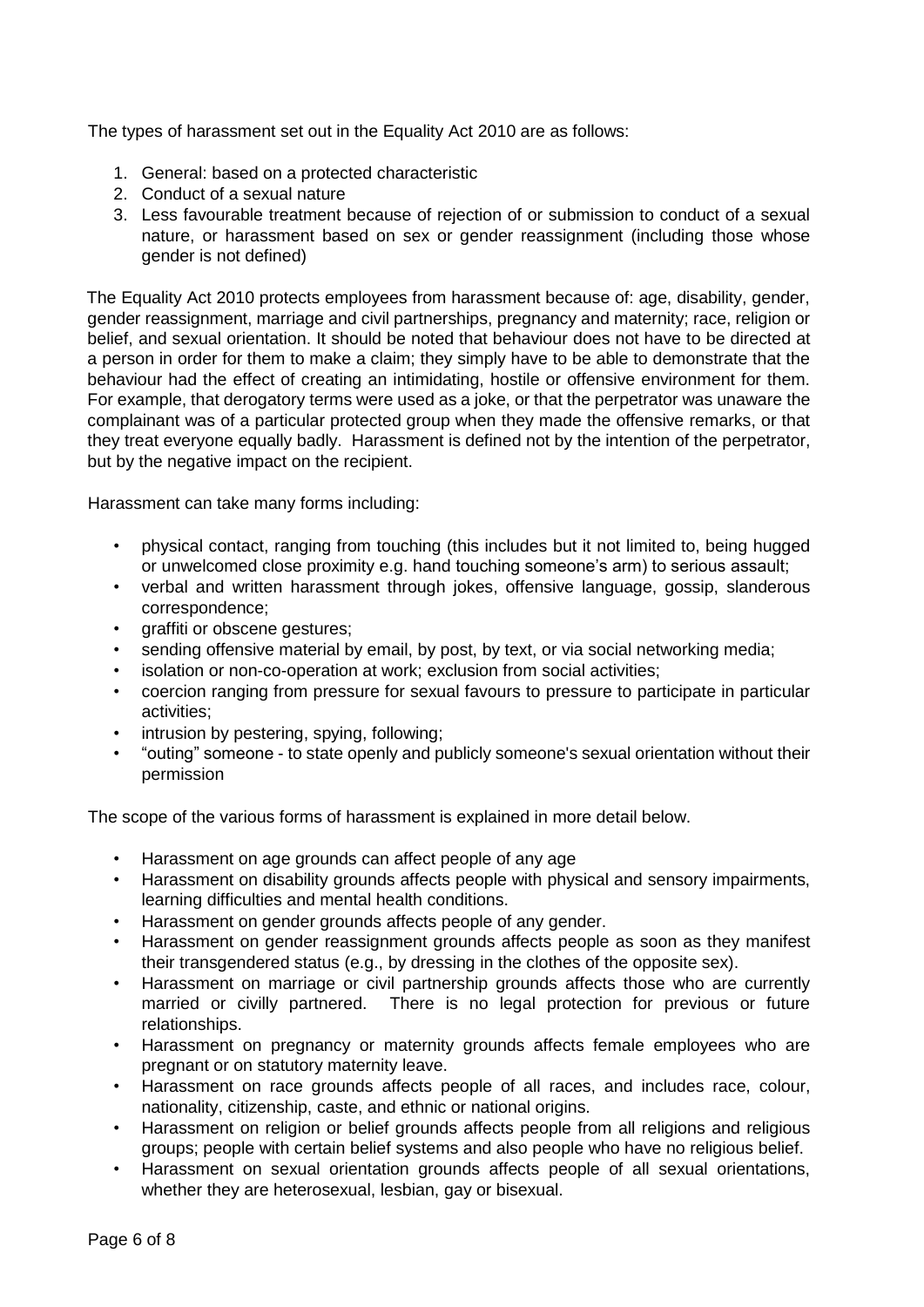- Sexual harassment refers to unwelcome conduct of a sexual nature. If an incident of perceived sexual harassment persists once it has been made clear that it is regarded by the recipient as offensive or unwelcome, this is deemed to be harassment. In certain cases, however, one incident of harassment may constitute sexual discrimination if sufficiently serious. It is the unwanted nature of the conduct that distinguishes sexual harassment from friendly behaviour that is welcome and mutual. People are also protected from less favourable treatment because of rejection of or submission to conduct of a sexual nature. Further details as to the forms it can take are given below.
- (i) Physical contact of a sexual nature is commonly regarded as meaning unwanted physical contact, ranging from unnecessary touching of a colleague, to sexual assault and coercing intercourse.
- (ii) Verbal conduct of a sexual nature may include unwelcome sexual advances, offensive flirtations, continued unwelcome suggestions for social activity outside the workplace, suggestive remarks, and lewd comments.
- (iii) Non-verbal conduct of a sexual nature refers to the display of pornographic or sexually suggestive pictures, objects or written materials; leering, and/ or making sexually suggestive gestures.

Third party harassment – please see section 11.

#### <span id="page-6-0"></span>**9. DEFINITION OF BULLYING**

Bullying is often the misuse of power or position to criticise and condemn unreasonably; to humiliate and undermine an individual's professional ability. It is accepted however, that there can be 'peer on peer' bullying and, on occasion, bullying by a junior colleague of their supervisor, manager, or other senior colleague.

In terms of legislation, an employer's duty to prevent bullying comes under the health and safety provision of a "duty of care".

Obvious bullying may include:

- shouting at employees
- displaying instantaneous rages
- using personal insults and name-calling e.g. unwanted 'nicknames', stereotyping, or anything that is perceived by the perpetrator as 'harmless banter', and unwelcomed by the recipient.
- criticising unreasonably
- humiliating publicly
- threatening with demotion

Less obvious bullying may include:

- setting objectives with impossible deadlines
- removing areas of responsibility
- setting menial tasks
- changing working guidelines
- ignoring or excluding an individual
- talking only through a third party
- refusing reasonable requests